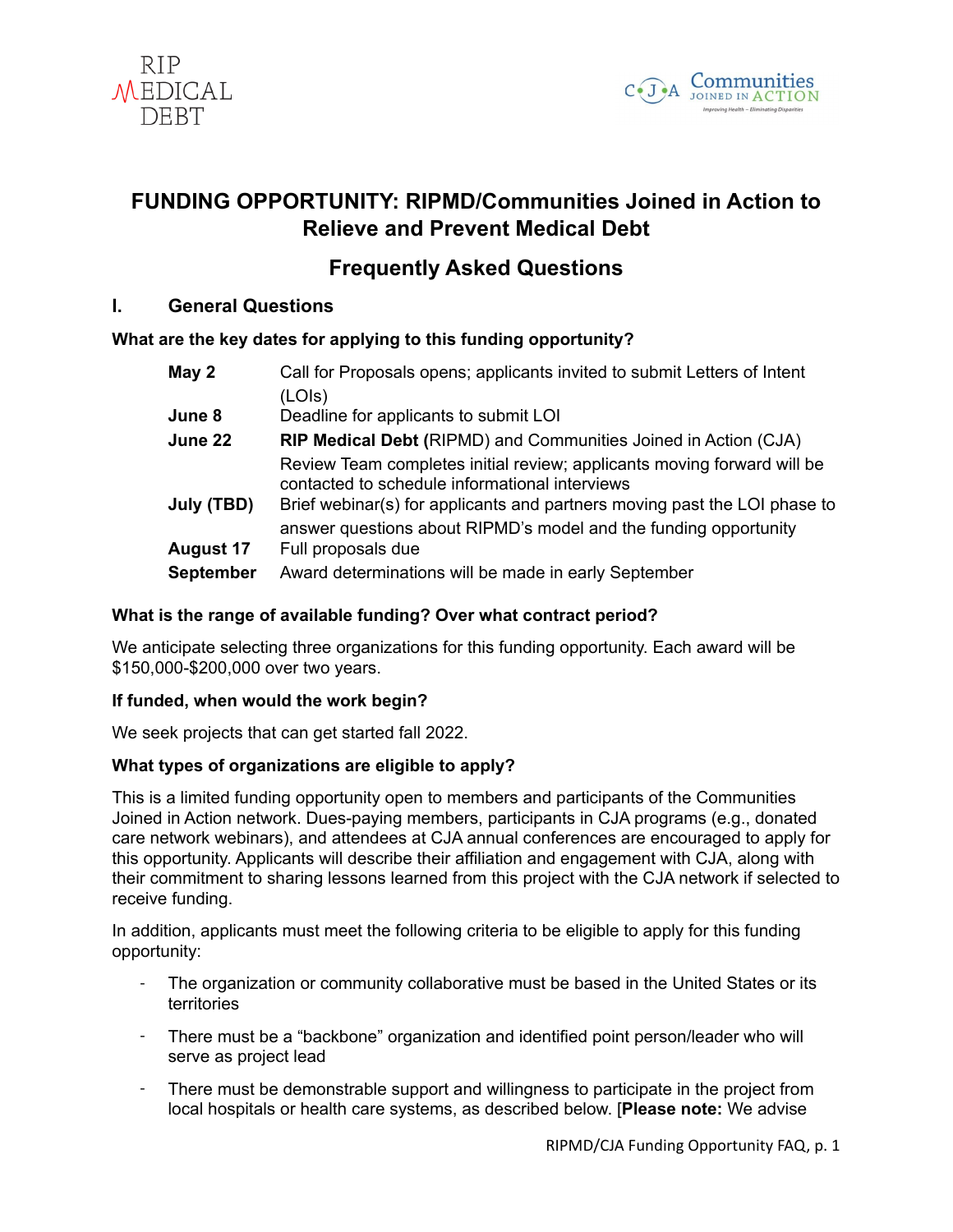



applicants to approach hospital and health system partners about this funding opportunity as early as possible to ensure a successful application.]

#### **Where can I find more information about RIPMD and its debt relief model to share with my partners?**

To understand how RIPMD works with hospitals and healthcare providers, please visit our website at [Hospital and Health System Partnerships - RIP Medical Debt.](https://ripmedicaldebt.org/hospitals/)

#### **Where can I find information about what to include in our LOI? Where should I submit our finished document?**

The document outlining what to include in your Letter of Intent (LOI) can be found on the [Funding Opportunities web page](https://www.cjaonline.net/about/funding-opportunities/). Please submit your completed LOI as a Word or PDF document to [communityimpact@ripmedicaldebt.org](mailto:communityimpactpilot@RIPMD.org).

## **Who can I contact with questions about the funding opportunity, including the LOI and application?**

For questions about the funding opportunity, please contact Sarah Gillen and Gregory Brodie at [communityimpact@ripmedicaldebt.org.](mailto:communityimpact@ripmedicaldebt.org) For more information about the RIPMD model, including information or resources you can share with potential community or hospital/health care system partners, please contact Gregory Brodie at [gregory.brodie@ripmedicaldebt.org](mailto:gregory.brodie@ripmedicaldebt.org).

# **II. PROGRAM FIT**

## **What is the target population for this funding opportunity?**

RIPMD targets its debt relief intervention to people with incomes 400 percent or below the Federal Poverty Level, or whose medical debt is 5 percent or more of their gross annual income.

## **Why is RIPMD interested in relieving medical debt in communities?**

We understand—and research shows—that carrying medical debt can have significant negative implications for people's health, social and mental well-being, and economic opportunities. Constituents who have had their medical debt relieved routinely share how the debt has: forced them to make hard choices between food and medicine, at times preventing them from followup health care during serious or chronic illness; limited their ability to afford housing or education, or pushed them, their caregivers, and/or families to their breaking points.

These individual impacts have community-wide implications, as well. Medical debt is recognized as one of the social and economic determinants of health—that is, one of the root causes of poor health that overwhelmingly influence health and longevity. We believe that relieving medical debt in specific communities—and supporting follow-on efforts to prevent that debt from reoccurring—will improve health and economic well-being at the community level, in addition to offering relief for the individual constituents whose debt is abolished.

#### **What are the key program goals for this funding opportunity?**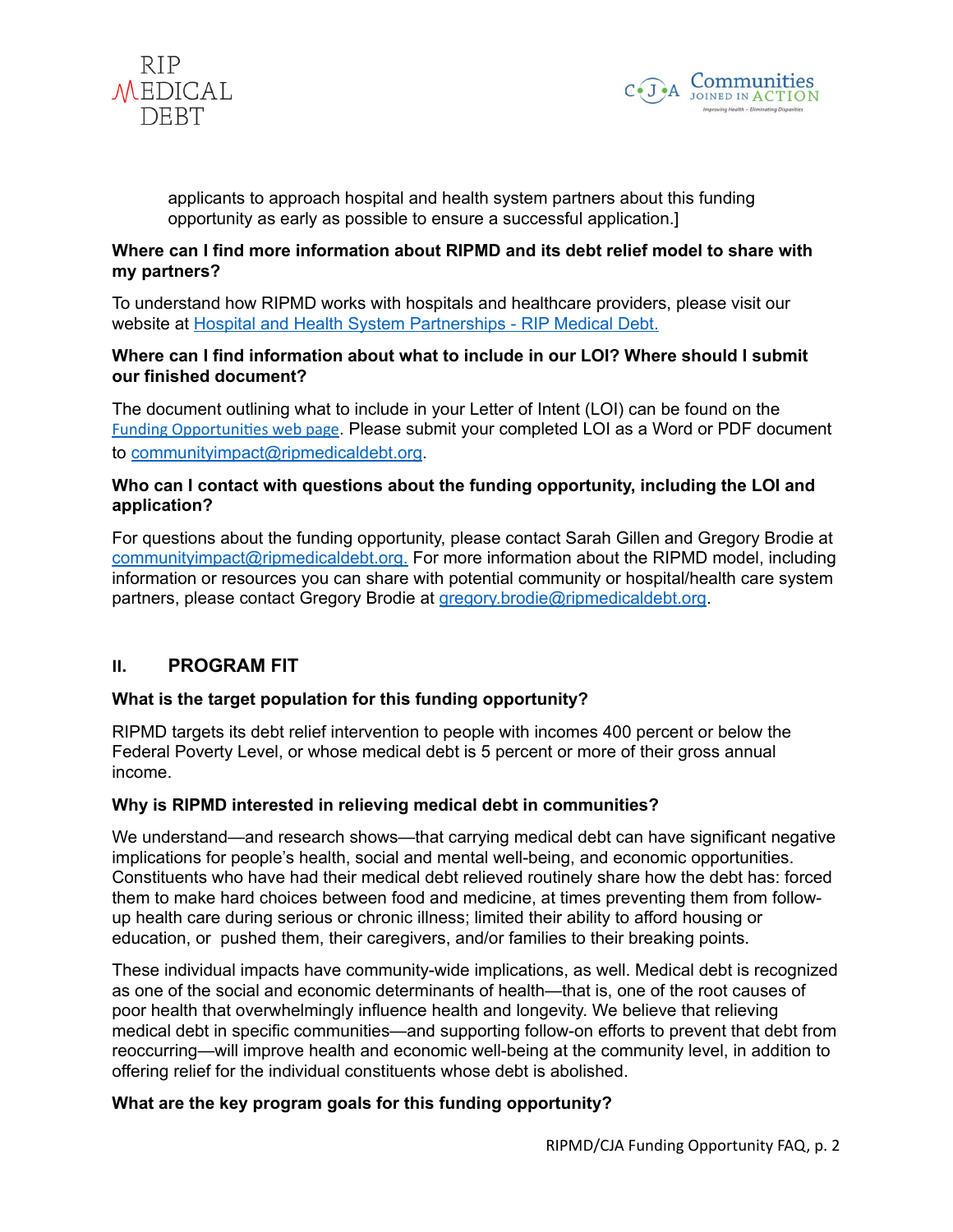



RIPMD and CJA seek to support and build the knowledge and capacity of three (3) local action collaboratives to eliminate medical debt across a community, promote / advocate for reforms to address upstream causes of medical debt, and lift up local patient and partner stories that illustrate the burden and impact of medical debt. Key program goals include:

- Health System Engagement Hospitals within the local community or region commit to participating directly in debt abolishment, and potentially other aspects of the project.
- Research and Evaluation Participate in research and evaluation initiatives to add to existing research on the impact of medical debt and debt abolishment (focus groups, etc).
- Fundraising Support RIPMD's local fundraising efforts to support debt relief. RIPMD will be fundraising for debt relief in the local regions selected by one or more various methods: high traffic canvassing, direct mail, email, and/or special events. RIPMD does not expect community partners to fundraise on behalf of the organization, but appreciates input and facilitation of our fundraising process from our community partners, such as by:
	- a. To the extent that the community partner has experience observing local fundraising trends and practices, advising RIP Medical Debt on the style, season, and preferred fundraising practices (i.e. special event models, venues, clubs or orgs frequented by philanthropists, etc.)
	- b. Identifying potential regional funders whose impact focus may overlap with RIPMD's mission and making warm introductions to RIPMD's development team where relationships permit the opportunity
- Public Policy- Ensure RIPMD's efforts are aligned with and can support the current local public policy context and priorities to prevent medical debt in the community (e.g. insurance reforms, improving financial assistance policies at health systems).
- Publicity Work with RIPMD to publicize debt abolishment efforts, with a focus on the personal stories of those benefiting from debt relief.

## **What criteria will be used to select awardees?**

RIPMD will evaluate applicants and select awardees based on criteria that include:

- Community context and characteristics What is the prevalence and risk of acquiring or suffering long-term harm from medical debt, based on historical and current factors, in this community? What relevant political and environmental factors might influence the reach and impact of this project?
- Awardee characteristics How well is the organization or collaborative seeking this award positioned to succeed, based on the skills, capacities, and existing networks for engaging health care systems among its leadership team, steering committee, or staff?
- Hospital(s)/health care system characteristics Will the hospital(s) or health system(s) that awardees seek to engage be motivated to participate in multiple aspects of this opportunity, from debt relief (required) to policy change?

#### **How will RIPMD and CJA evaluate success?**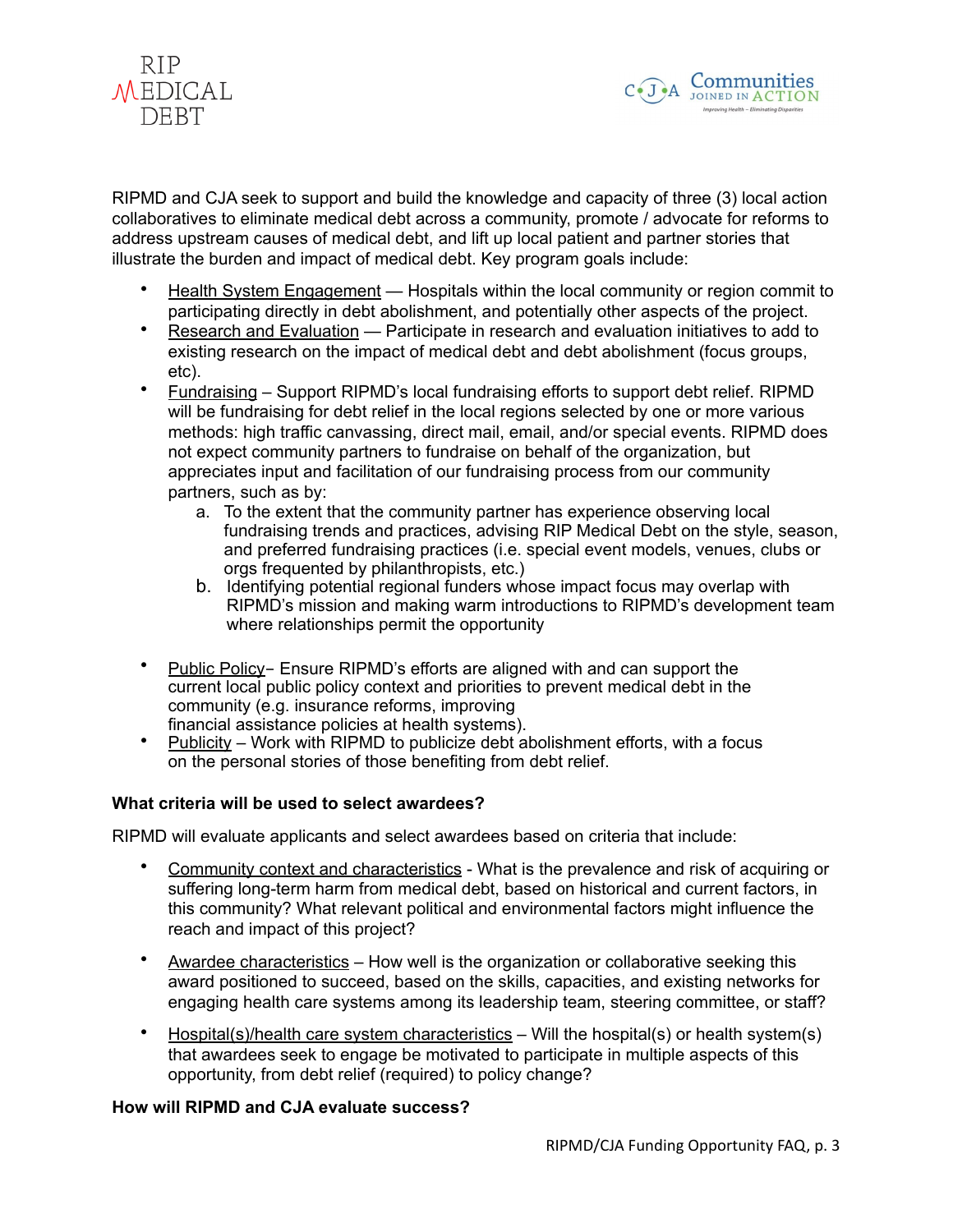



We will evaluate success based on our ability to 1) collectively identify and relieve medical debt in the awardee's community; 2) identify and marshal local constituent stories that can inform the public narrative around medical debt; and 3) further existing research to understand the implications of medical debt and debt relief on communities. Awardees will also be invited to develop and share measures of success for this initiative based on their local community's needs and priorities.

#### **What types of support will RIPMD provide to the participation communities and collaborative partners?**

RIPMD will provide technical assistance and leadership support to the participating communities and collaborative partners. Types of support may include insights on debt operations and policies, assistance with fundraising, and support with communications and project evaluation activities.

# **III. REVIEW AND SELECTION PROCESS**

## **What elements should a successful Letter of Intent (LOI) include?**

Interested applicants are invited to submit a Letter of Intent (LOI). For more information on what the LOI must include, see [INSERT LINK to LOI]. It is particularly helpful for LOIs to include information about the scope and nature of medical debt in their local communities; the strength of the existing relationships between community partners and local/regional hospitals; and information about other medical debt-related efforts the collaborative has participated in.

## **What is the process for selection after the LOI is submitted?**

Once an LOI is submitted, the RIPMD/CJA review team will evaluate the submissions and determine which applicants are well-suited to move forward with the project. The review team will reach out to selected applicants to conduct informational interviews to supplement our desk research. Once the informational interviews and desk research are complete, we anticipate that we will invite 5 applicants to submit full proposals. The RIPMD/CJA review team will then make a final decision and select 3 awardees. Project work will begin in Fall 2022.

#### **If our collaborative is chosen to submit a full proposal, what additional material will we need to submit beyond what we provide in the LOI?**

Finalists will need to complete an application form that will include:

- A proposed scope of work, with timelines and anticipated outcomes;
- Demographic information about the leadership of both the local action collaborative and any participating hospitals or health care systems;
- A project budget; and
- Letters of participation from community partners, hospitals, and health care systems demonstrating intent to partner in this funding opportunity.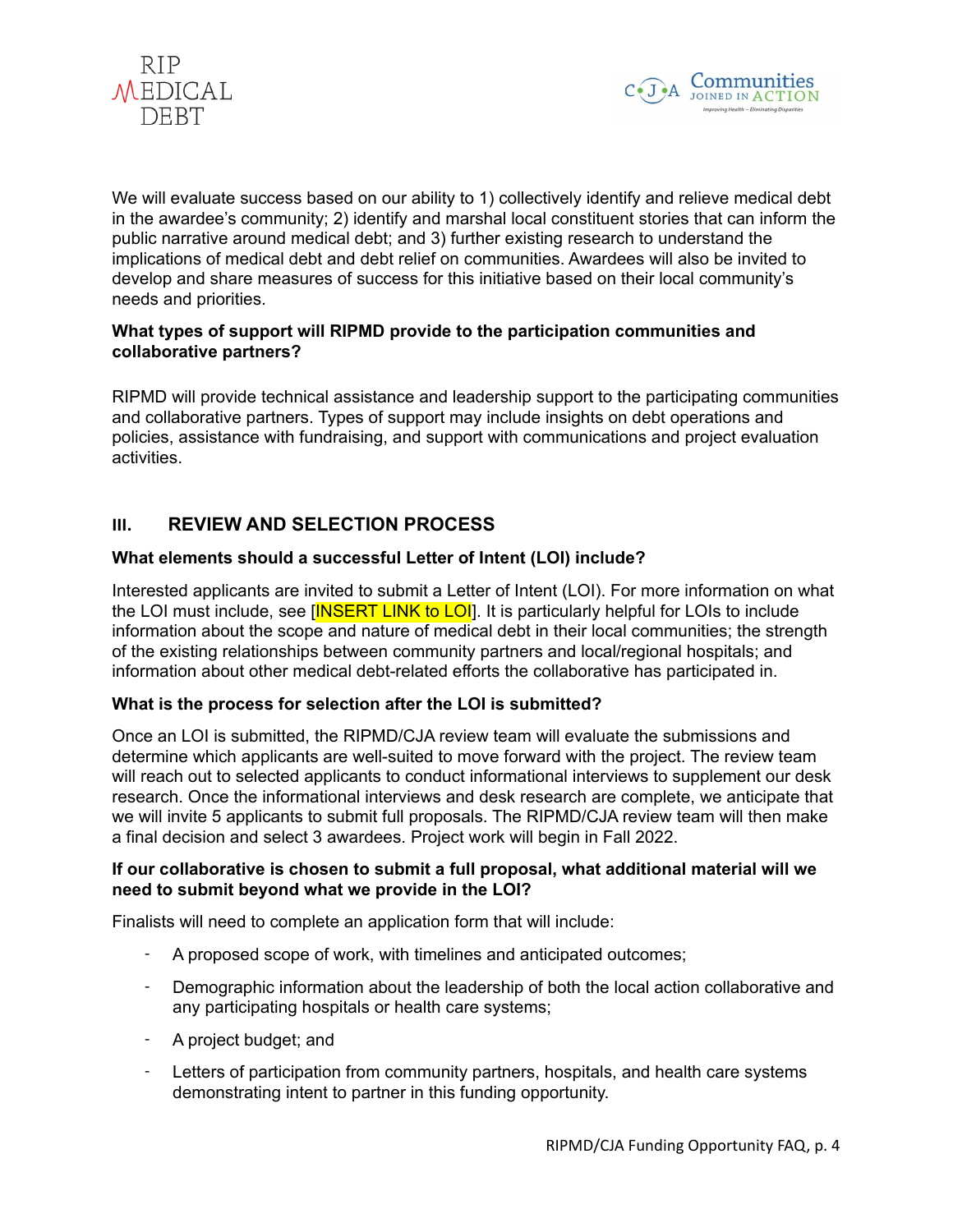



#### **Why are you requiring letters of participation from hospitals and health care organizations that will partner in this project as part of a full proposal?**

This is a multi-pronged, multi-year project that includes a significant focus on acquiring and relieving medical debt in local communities in its first year. Substantial commitment from hospitals is crucial for the successful execution of RIPMD's model, and for this funding opportunity. In RIPMD's experience, the median range of time it takes for a hospital or health care system to meet with RIPMD, become acquainted with our model, and take the necessary steps to participate in our debt relief model is 3-8 months. We believe that having community collaboratives lay the groundwork early with hospital and health system partners will ensure that community residents with medical debt will have that debt relieved as soon as possible. It is important to note that RIPMD's model relies on the willingness of health care providers to sell or donate their debt to RIPMD. We cannot obtain debt by working directly with individuals who own the debt in the community. Additionally, this funding opportunity seeks to support longer-term, upstream interventions that prevent medical debt from being acquired in the first place. Those interventions may include changes to health care institutional policies and practices; building awareness and knowledge or reducing stigma about medical debt in the local community; elevating the stories and supportive services available for people recovering from medical debt; or supporting regional and statewide public policy initiatives that prevent medical debt. We seek to work in communities where health care providers and community partners are able and willing to work together to achieve these aims.

Applicants invited to submit a full proposal will need to provide letters of support from the hospitals or health care systems with which they intend to partner. The letter(s) should be explicit in describing hospitals/health care systems' commitment and intention to work toward abolishing individual medical debt.

#### **Who should plan to participate in our informational interview, if we're chosen to move forward?**

We recommend having the leader of the backbone organization applying for the funding opportunity participate in the call. We will also strongly recommend that applicants moving past the LOI phase involve hospital and health system partners in the informational interviews and brief webinar sessions where they can learn and ask questions about RIPMD's model, expectations for their involvement and the timeline. Please feel free to involve other community partners as you deem necessary.

## **For applicants invited to submit full proposals, what information will you cover in the brief webinar sessions?**

The RIPMD team will be on hand to answer applicants' detailed questions about the RIPMD model and the funding opportunity.

## **IV. FUNDING**

**How can we use this funding?**